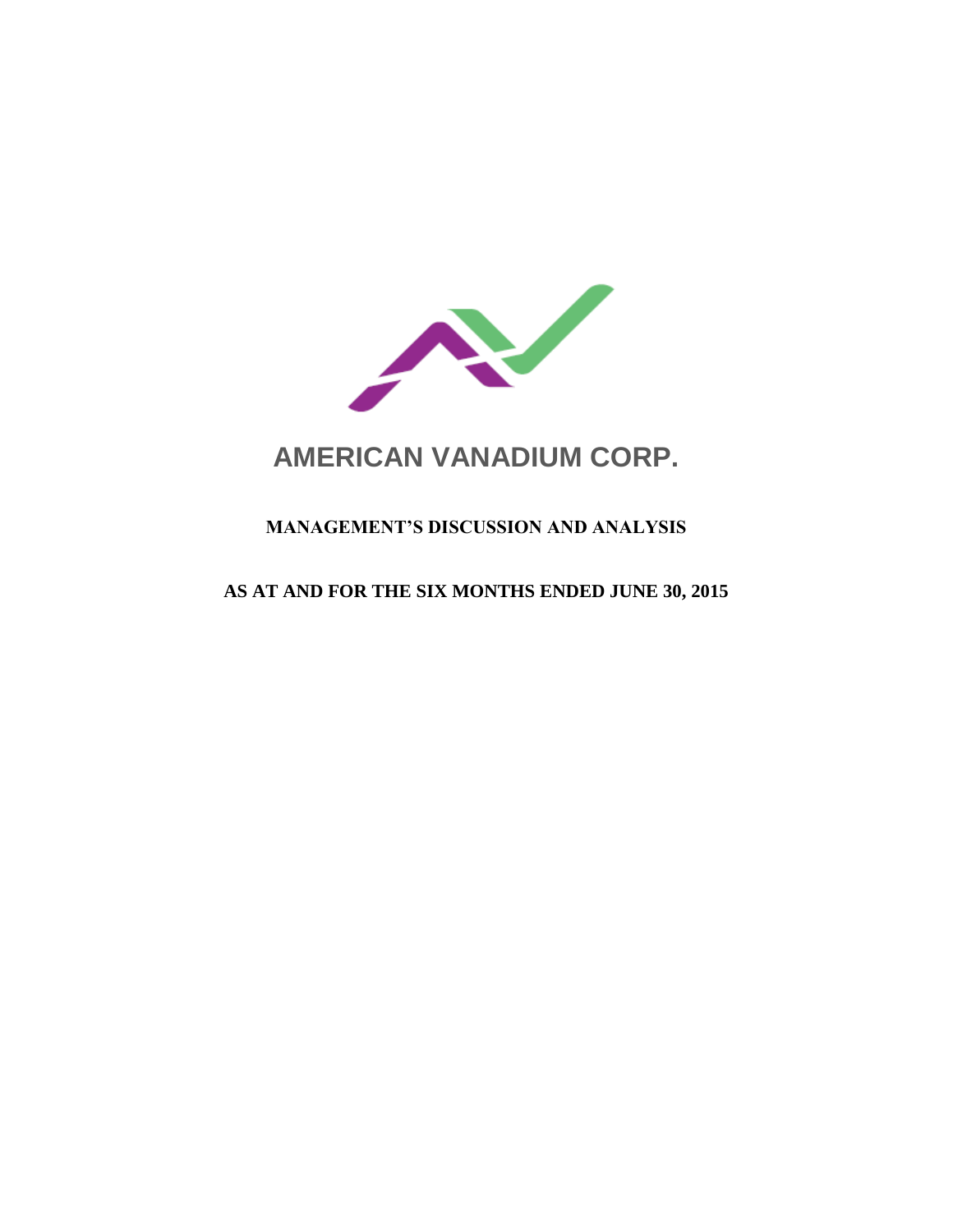#### **Background**

This management discussion and analysis ("MD&A) of financial position and results of operation for American Vanadium Corp. (the "Company" or "American Vanadium") is prepared as at August 25, 2015. This MD&A should be read in conjunction with the Company's unaudited condensed consolidated interim financial statements as at and for the six months ended June 30, 2015 and with the Company's audited financial statements as at and for the year ended December 31, 2014.

The Company is based in Vancouver, British Columbia, Canada, and its shares trade on the TSX-Venture Exchange (the "Exchange") under the symbol "AVC".

Except as otherwise disclosed, all dollar figures included therein and in the following MD&A are quoted in Canadian dollars. Additional information relevant to the Company's activities can be found on SEDAR at [www.sedar.com.](http://www.sedar.com/)

#### **Forward-Looking Statements**

Certain statements contained in the following MD&A constitute forward-looking statements. Such forward-looking statements include but are not limited to statements regarding the outcomes and timelines for permitting and mining the Company's mineral reserves, the timelines for successfully developing an off-take market for the Company's mineral reserves, the Company's ability to enter the energy storage market, and its ability to obtain the financing required to maintain its operations. These statements involve a number of known and unknown risks, uncertainties and other factors, such as the Company's actual mineral reserves, the costs required to convert these reserves into high-value vanadium products and the prices obtained for these products; the development of mass energy storage in North America and globally, which itself is dependent on energy prices, adoption rates for storage technologies and governmental climate and energy policies; and the acceptance of the Company's strategy by financial markets. Outcomes other than those assumed herein may cause the actual results, performance or achievements of the company to be materially different from any future results, performance or achievements expressed or implied by such forward-looking statements. Readers are cautioned not to place undue reliance on these forward-looking statements.

#### **Company Overview**

American Vanadium's mission is to provide safe, reliable, long-duration and long-lived distributed energy storage solutions that meet the needs of communities, enterprises and governments. To achieve this mission, American Vanadium is the Master Sales Agent in North America for the CellCube vanadium redox flow energy system ("CellCube"), produced by Gildemeister Energy Solutions ("Gildemeister") of Germany. The CellCube is a commercially available vanadium redox flow battery capable of delivering long-duration energy storage for a broad range of applications, such as renewable energy integration and the reduction of demand charge tariffs levied by utilities.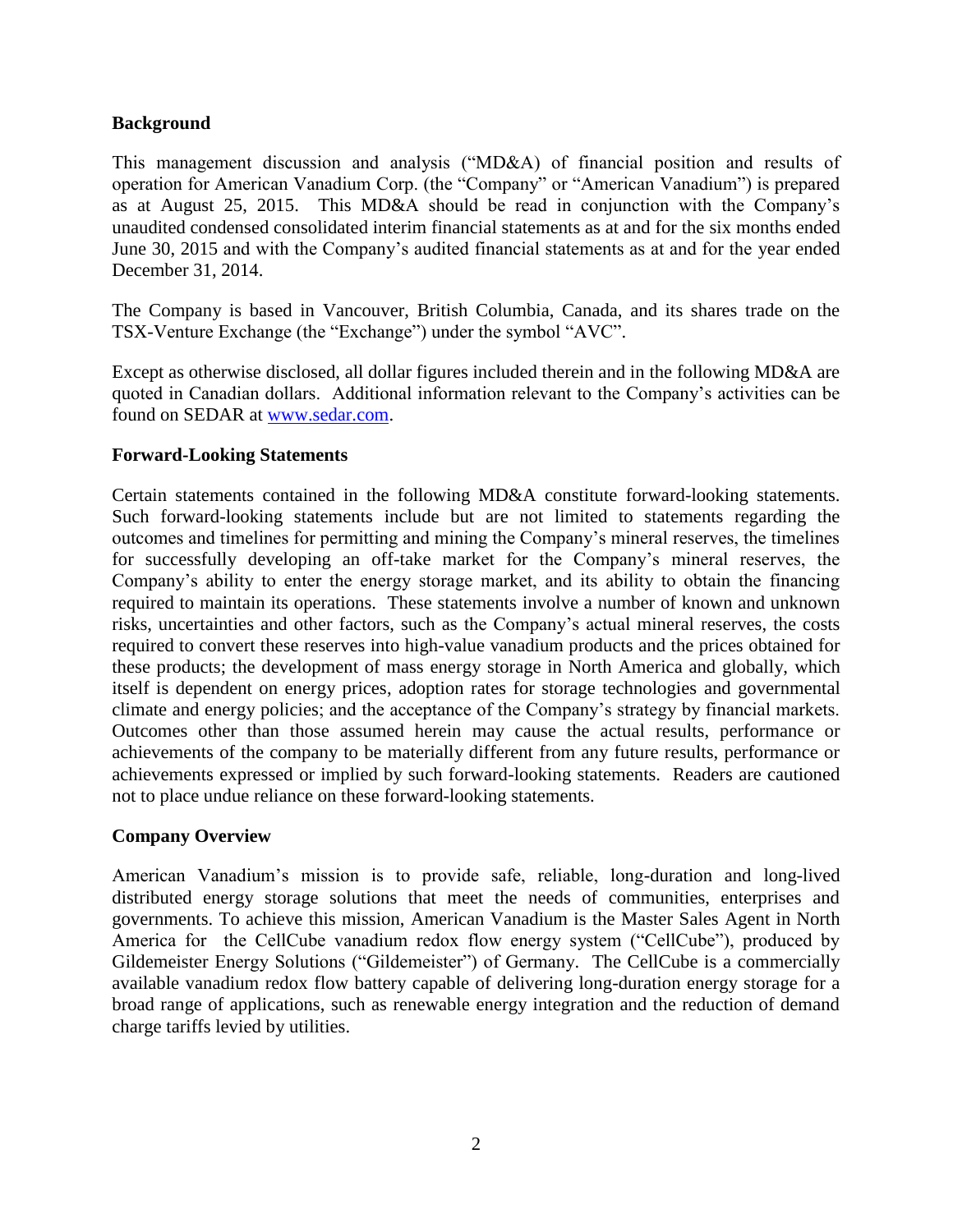Complimentary to its CellCube sales initiatives, the Company holds mineral claims at its Gibellini Property ("Gibellini"), a vanadium deposit located in Eureka County, Nevada, which is in the permitting stage. American Vanadium is ultimately seeking to produce vanadium electrolyte from Gibellini to meet the global demand from sales of vanadium redox flow energy storage systems. Because of the early stage of the energy storage market and internal financing constraints, permitting work at Gibellini has been slowed significantly.

The Company entered into purchase orders to acquire the CellCube units for certain test and demonstration projects, as well as for advance payments on other potential sales, and has made or accrued instalment payments towards these acquisitions. As a result of the Company's financial condition and the requirement for additional financing to make final instalment payments, no value has been attributed to these assets. Similarly, the carrying value of Gibellini has been reduced to a nominal amount.

The Company remains committed to creating value through the longer term integration of vanadium redox flow batteries and global electrolyte sales with Gibellini production; however, additional financing is required to carry out this strategy. Should the Company raise adequate additional financing, it will complete the test and demonstration projects and will devote more resources to Gibellini permitting, at which point asset carrying values will be reassessed to determine whether the impairments recorded can be fully or partially reversed.

#### **Outlook**

The energy storage market is taking longer to develop than anticipated and the difficult capital markets for junior companies has resulted in the Company's significant negative working capital position. As a result, the Company has reduced its operating expenditures by delaying its demonstration projects, slowing the permitting process and metallurgical initiatives at Gibellini, and reducing headcount and general and administrative costs. The Company's near-term focus is to raise sufficient financing that will allow it to pay existing financial obligations, pursue CellCube sales opportunities, maintain its claims in Gibellini, and to fund its ongoing operations.

It is anticipated that initial sales of CellCube units will be a catalyst for additional financing that will be used to for additional sales channel growth or funding for Gibellini permitting. Unless such near-term financing is obtained, the Company will need to take additional actions to reduce costs and to maintain operations. Additionally, the Company may consider opportunities with other participants in the vanadium redox flow battery industry where strategic benefits are identified.

## **Mineral Property Overview**

The Company maintains its holdings in Gibellini through various Net Smelter Royalty advance payments and through staked lode and placer claims. As of the date of this MD&A, the Net Smelter Royalty payments are in arrears and the Company has yet to complete the revised Plan of Operations and Nevada Reclamation Plan (PoO) requested by the Bureau of Land Management ("BLM") and the Nevada Division of Environmental Protection ("NDEP") to obtain state and federal approvals needed to develop the Gibellini project. The PoO details the plan for Gibellini from mine design, to processing facilities, to reclamation and final closure.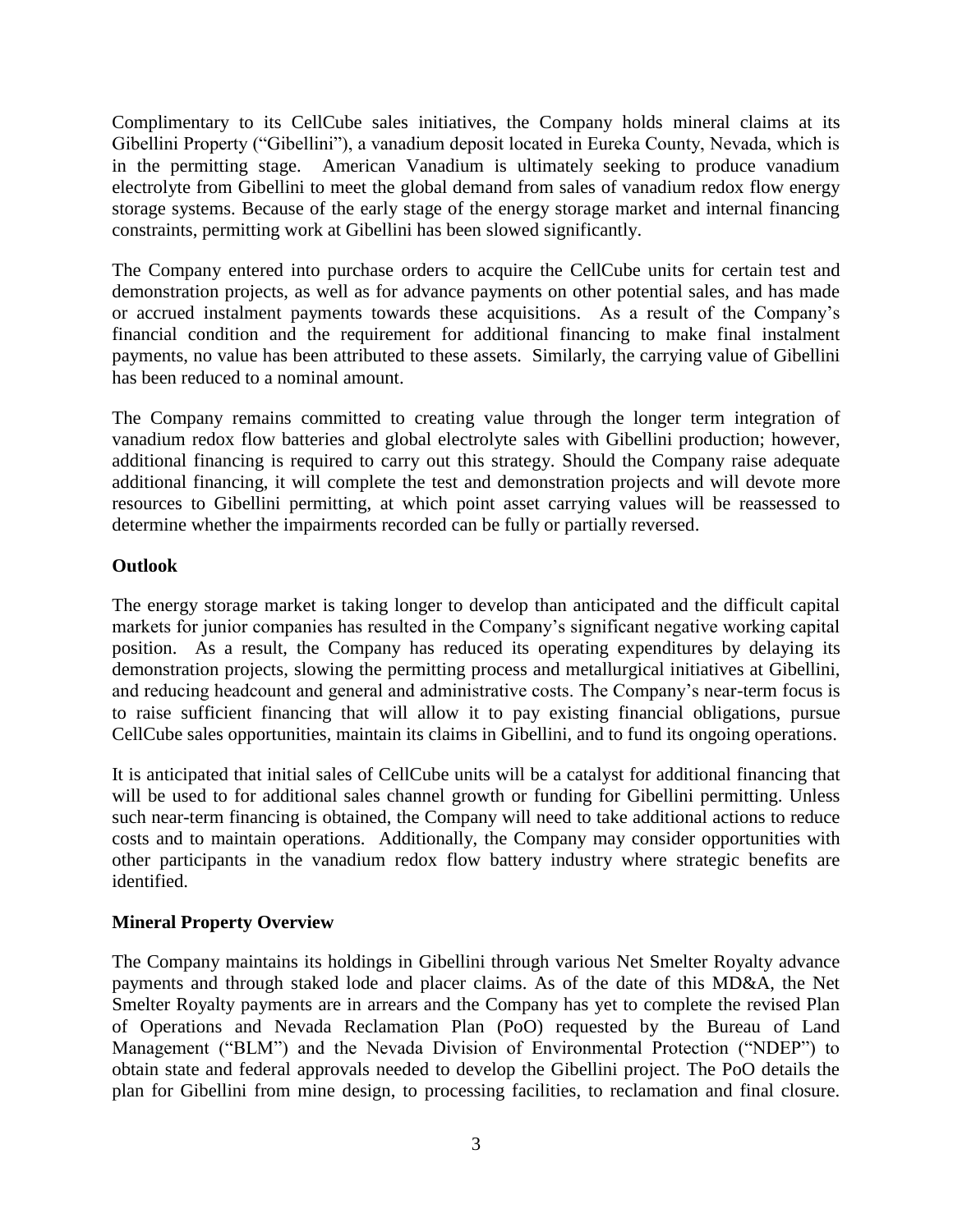Importantly, the PoO incorporates numerous product outputs for high-purity vanadium products including electrolyte for the vanadium flow battery market.

The Company had previously commenced work towards all other environmental permits including, but not limited to, the Water Pollution Control Permit, Class II Air Permit, Water and Sewage Systems Permits and Nevada Bureau of Health Permits. Although much of the work has been done, completion of the remaining permit applications, such as the Water Pollution Control Permit, is dependent on securing additional financing.

As of the date of this MD&A, limited additional permitting work is planned until sufficient additional financing is raised. Coupled with adverse financing conditions, which have led to reductions in exploration and development activities on the Company's mineral properties, market prices for vanadium persist at lower levels than those required for commercial production. As a result, the Company is carrying the value attributed to Gibellini at a nominal amount, having recorded a significant impairment in the fourth quarter of 2014. Should the Company obtain adequate financing in the future and should market pricing for vanadium recover, the Company may assess the carrying value of Gibellini if in future periods.

As at the date of this MD&A, payments for certain property rights totalling US\$60,000 were outstanding. These property rights payments are at the option of the Company, but are required to maintain the Company's interest in the property. Additionally, the Company will need to pay approximately US\$80,000 by the end of August 2015 to maintain its Gibellini claims and is currently seeking the required financing.

#### *Del Rio and Hot Creek Projects, Eureka County, Nevada*

In September 2010, the Company acquired mineral rights to the Del Rio Project ("Del Rio"), a vanadium project located approximately eight miles south of Gibellini. These wholly-owned mineral rights carry no royalty burden and were acquired by staking 120 unpatented lode claims on lands administered by the Bureau of Land Management.

In 2010, a smaller vanadium prospect, Hot Creek, was also acquired by staking 18 claims south of Del Rio. At this time, no further exploration is planned on the Hot Creek or Del Rio prospects, and the Company is assessing which, if any, of these claims it will maintain.

#### **Qualified Person**

The geological technical data has been reviewed, verified and compiled by Richard A. Graham, P. Geol., who is a "qualified person" for the purpose of National Instrument 43-101, Standards of Disclosure for Mineral Projects.

#### **Financial Review**

As an exploration-stage company, American Vanadium does not have any revenues from mining operations, and the Company has not yet achieved any commercial sales of CellCube systems. Its accounting policy is to expense mining exploration and evaluation expenditures incurred until technical and economic feasibility on a specific property has been established and the Company has obtained sufficient financing to fund mine development. The Company does not have the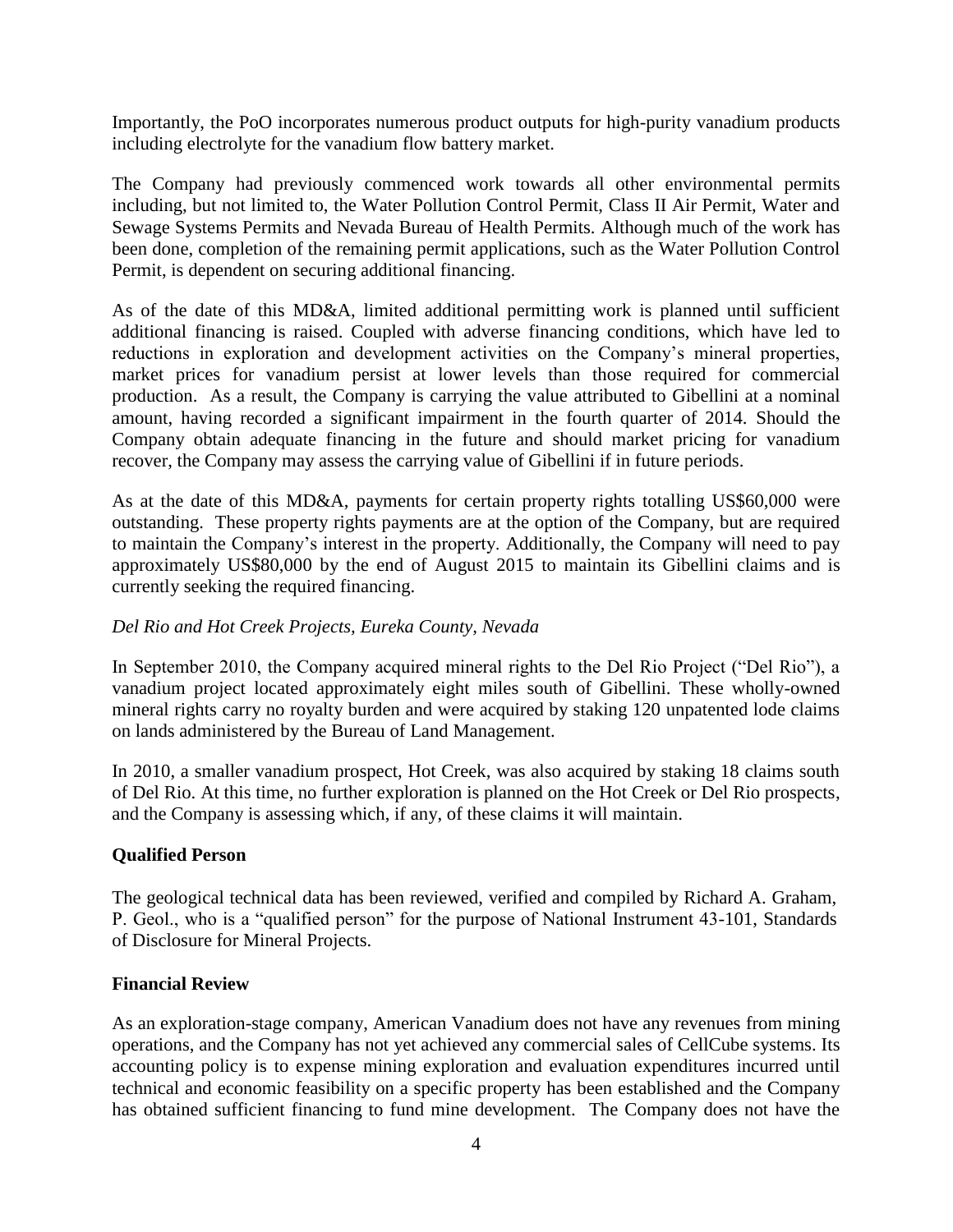funds required to develop its properties and continues to recognize an expense for all exploration and evaluation expenditures as incurred.

To date, the Company has not earned any revenues, has not declared any cash dividends, and has not held any long-term debt.

|                                  |                            |           | June 30                  | December 31 |
|----------------------------------|----------------------------|-----------|--------------------------|-------------|
|                                  |                            |           | 2015                     | 2014        |
|                                  |                            |           | \$                       | \$          |
| <b>Balance Sheet:</b>            |                            |           |                          |             |
| Cash                             |                            |           | 6,568                    | 78,413      |
| Total assets                     |                            |           | 204,857                  | 504,780     |
| <b>Current liabilities</b>       |                            |           | 2,507,868                | 2,268,093   |
| Long-term liabilities            |                            |           |                          |             |
|                                  | For the three months ended |           | For the six months ended |             |
|                                  | <b>June 30</b>             | June 30   | June 30                  | June 30     |
|                                  | 2015                       | 2014      | 2015                     | 2014        |
|                                  |                            |           | \$                       | \$          |
| <b>Operations:</b>               |                            |           |                          |             |
| <b>Exploration expenditures</b>  | 70,109                     | 582,539   | 248,737                  | 1,417,403   |
| Administrative costs             |                            |           |                          |             |
| General                          | 154,920                    | 884,682   | 553,849                  | 1,612,293   |
| Stock-based compensation         | 49,792                     | 304,631   | (39, 411)                | 419,558     |
| Foreign exchange (gain) loss     | (9,523)                    | 21,456    | 55,670                   | 82,128      |
| Gain on sale of equipment        |                            |           | (19,313)                 |             |
| Interest income                  | (28)                       | (3,389)   | (102)                    | (5,611)     |
| Net comprehensive loss           | 265,270                    | 1,789,919 | 799,430                  | 3,525,771   |
| Basic and diluted loss per share | 0.00                       | 0.03      | 0.01                     | 0.06        |
| Dividends per share              |                            |           |                          |             |

Significant financial statement items are as follows:

#### *Cash*

The decrease in cash as at June 30, 2015 to \$7 thousand from \$78 thousand as at December 31, 2014 is the result of cash expenditures of \$452 thousand for salaries and severance payments, office rent and other general operating items made during the period. These expenses were partially offset by \$203 thousand in funds received for shares issued, \$145 thousand received on the refund of a property reclamation deposit, \$26 thousand received from the sale of assets, and \$7 thousand in interest income.

#### *Total assets*

The decrease in total assets as at June 30, 2015 to \$205 thousand from \$505 thousand as at December 31, 2014 is primarily a result of \$452 thousand in cash expenditures for operating activities, \$67 thousand in write-offs of a prepaid insurance policy that was cancelled during the six months ended June 30, 2015 as well as certain employee expense advances, and \$10 thousand in amortization of assets. The effect of these items was partially offset by \$203 thousand in proceeds received from a private placement which closed during the six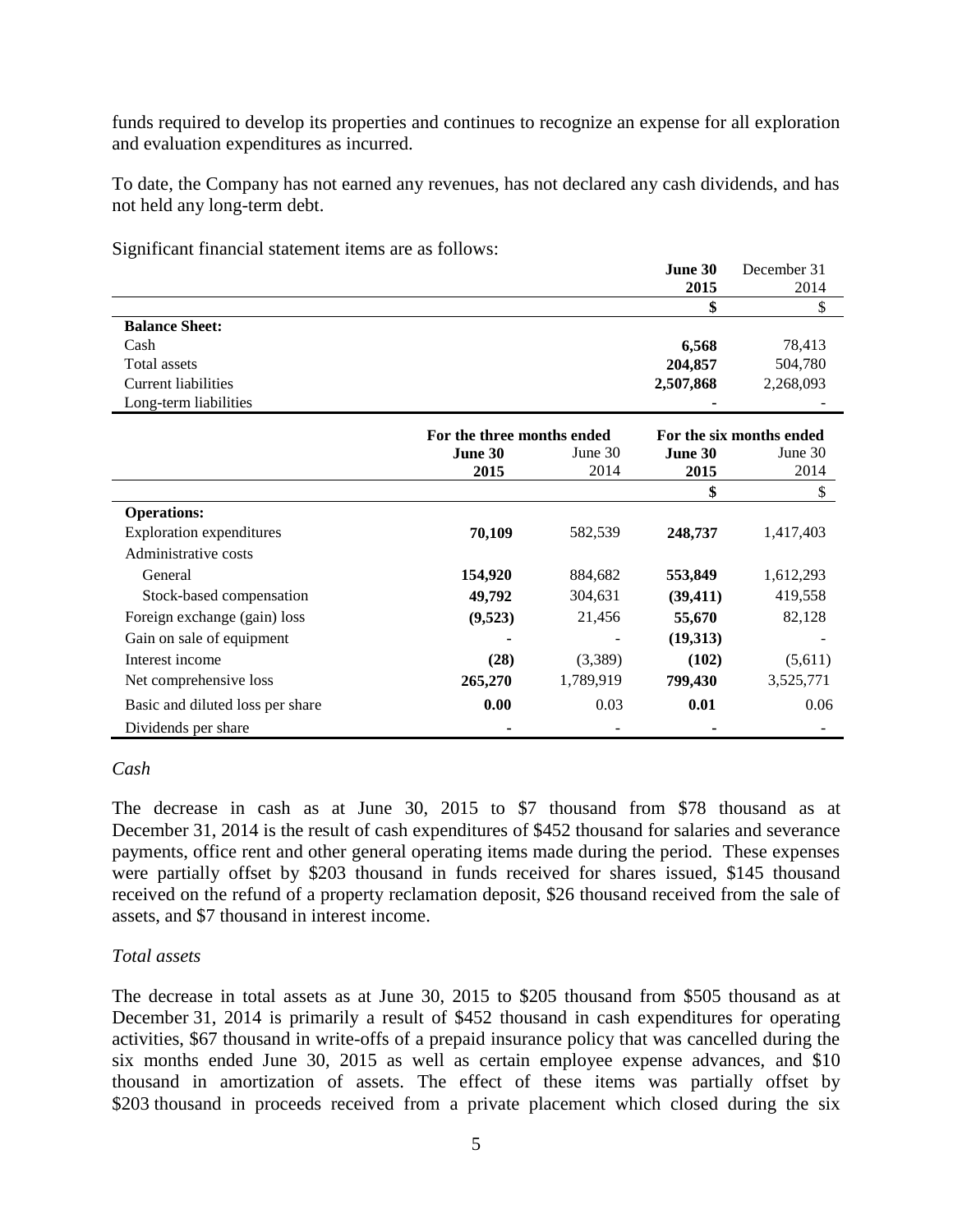months ended June 30, 2015, a \$19 thousand gain on the sale of assets, and \$7 thousand in interest income.

#### *Current liabilities*

Current liabilities, which comprise accounts payable and accrued liabilities, increased from \$2.3 million as at December 31, 2014 to \$2.5 million as at June 30, 2015. The increase is the result of \$240 thousand increase in accounts payable and accrued liabilities for unpaid general and administrative and exploration and evaluation expenses incurred during the six months ended June 30, 2015, as well as for the impact of foreign exchange fluctuations on amounts owed in foreign currencies. The increase in accounts payable is a result of the Company's financial position requiring it to delay payment of these amounts.

#### *Net comprehensive loss*

Net comprehensive loss for the six months ended June 30, 2015 was \$799 thousand compared with a loss of \$3.5 million for the same period in 2014. Generally, the decreased loss in 2015 reflects significant reductions in exploration and evaluation expenses, employee headcount and other administrative expenses as a result of the Company's financial condition. Specifically, the reduction in net comprehensive loss is a result of the following:

- Exploration and evaluation expenses were \$248 thousand for the six months ended June 30, 2015 compared to \$1.4 million for the same period of 2014.
- Salaries and benefits were \$250 thousand for the six months ended June 30, 2015 compared to \$731 thousand for the same period of 2014.
- Consulting and travel costs were \$113 thousand for the six months ended June 30, 2015 compared to \$579 thousand for the same period of 2014.
- For the six months ended June 30, 2015, the Company reported a \$39 thousand reversal of stock-based compensation recorded in prior periods following the forfeiture of certain share-based awards. For the six months ended June 30, 2014, a \$420 thousand sharebased compensation expense was reported.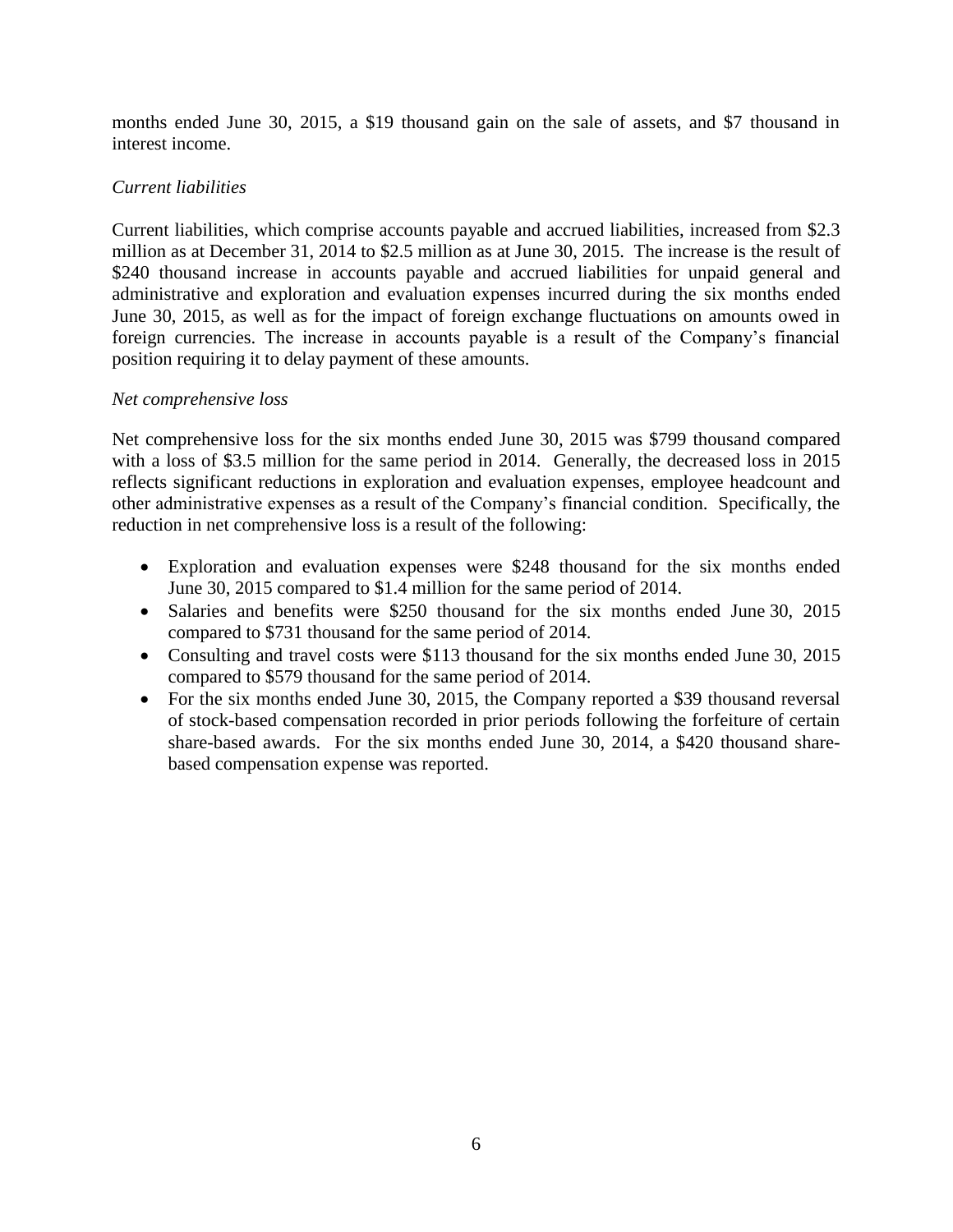#### **Second Quarter Results of Operations**

Select expenses incurred by the Company are as follows:

|                                                | For the three   | For the three |
|------------------------------------------------|-----------------|---------------|
|                                                | months ended    | months ended  |
|                                                | <b>June 30,</b> | June 30,      |
|                                                | 2015            | 2014          |
|                                                | \$              | \$            |
| Exploration and evaluation expenses            | 70,109          | 582,539       |
| General and administrative expenses:           |                 |               |
| Salaries and benefits                          | 54,877          | 404,469       |
| Stock-based compensation                       | 49,792          | 304,631       |
| Office facilities and administrative costs     | 40,013          | 51,931        |
| Consulting                                     | 36,302          | 203,602       |
| Investor relations and shareholder information | 7,813           | 64,116        |
| Audit and legal                                | 1,831           | 22,414        |
| Office and sundry                              | (354)           | 31,477        |
| Other                                          | 14,438          | 20,363        |
| Travel                                         |                 | 86,310        |
| Total general and administrative expenses      | 204,712         | 1,189,313     |
| Foreign exchange (gain) loss                   | (9,523)         | 21,456        |
| Interest income                                | (28)            | (3,389)       |
| Net comprehensive loss                         | 265,270         | 1,789,919     |

Exploration and evaluation expenses for the three months ended June 30, 2015 were \$512 thousand lower than for the same period of 2014 as a result of planned cost reductions precipitated by the financial condition of the Company.

Exploration and evaluation expenses for the three months ended June 30, 2015 comprised \$66 thousand for property maintenance (2014 - \$nil) related to mineral claims payments for Gibellini that were not capitalized because the carrying value of the property is currently impaired and \$4 thousand (2014 - \$155 thousand) for permitting-related labour, office costs and general site administration. In the three months ended June 30, 2014, \$85 thousand was also incurred for mine design, engineering and geotechnical, \$164 thousand for environmental permitting, and \$179 thousand for metallurgical work, none of which were incurred in 2015.

Until the Company can raise sufficient financing, it is expected that future exploration and evaluation expenses will remain lower than in previous years.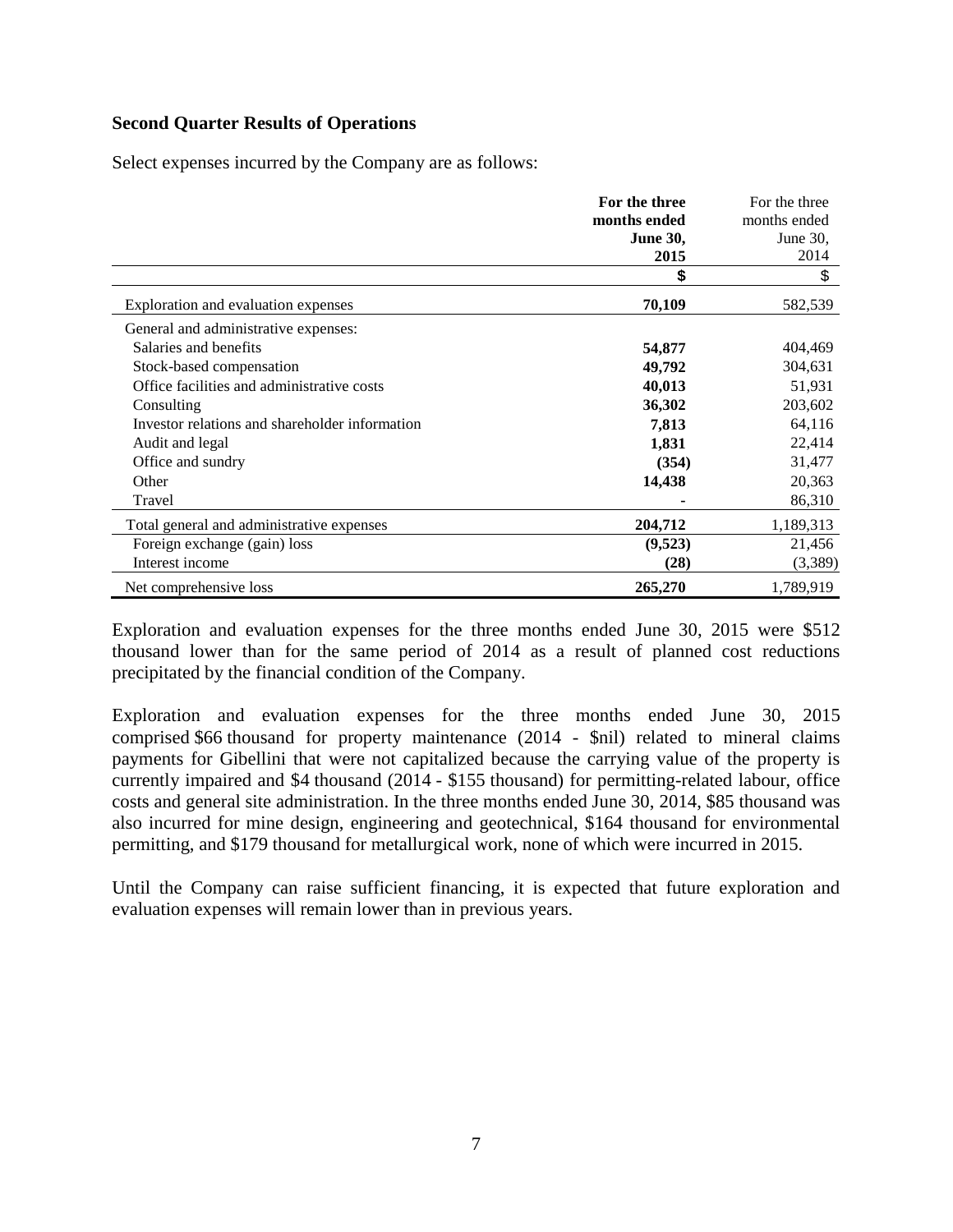Also owing to the Company's financial condition, a focus has been placed on reducing corporate-level general and administrative costs in the three months ended June 30, 2015. Staff levels have been reduced, conference and travel costs have been cut, and business development initiatives have been reduced significantly, resulting in the following cost decreases in the three months ended June 30, 2015 compared to the same period in 2014:

- Salaries and benefits expense decreased from \$404 thousand in 2014 to \$55 thousand in 2015 reflecting reductions in mining and corporate-level staff.
- Stock-based compensation expense decreased from \$306 thousand in 2014 to \$50 thousand in 2015 reflecting the cancellation and forfeiture of various stock-based awards following the reduction of mining and corporate-level staff.
- Consulting expense decreased from \$204 thousand in 2014 to \$36 thousand in 2015 as fewer business and corporate development consultants were retained.
- Travel costs decreased from \$86 thousand in 2014 to \$nil in 2015, reflecting less travel for trade shows and conferences, CellCube sales opportunities and to the Gibellini property.

Other general and administrative and sundry expenses were generally comparable between the three months ended June 30, 2015 and 2014.

## **Financial Condition, Liquidity and Capital Resources**

As at June 30, 2015, the Company had working capital deficit of \$2.4 million, compared to \$2.0 million as at December 31, 2014. The decrease in the Company's working capital during the six months ended June 30, 2015 resulted from cash expenditures and accruals for exploration and evaluation and general administration, which were partially offset by proceeds received from a private placement and the refund of a reclamation deposit.

Additional near-term funds will be required to fund the Company's day-to-day expenses, to discharge existing liabilities and to maintain property claims. Additionally, longer-term financing will be required to complete the permitting, process and design, metallurgical, engineering and other development costs for a mine at Gibellini. The Company's ability to raise required funds is dependent on favourable conditions in equity and alternative investment markets, which are volatile and subject to significant uncertainty. The Company will continue to identify alternative sources of financing, but anticipates reliance on equity markets, which include clean technology markets in addition to conventional mining markets, in the near term. Although the Company has been able to access these markets in the past, there is no assurance that it will be able to raise funds on favourable terms in the future.

On April 23, 2015, the Company completed a non-brokered private placement of 3,014,285 common share units at a price of \$0.07 per unit for gross proceeds of \$211,000. Each unit consists of one common share and one-half of one common share purchase warrant. Each whole common share purchase warrant entitles the holder to purchase an additional common share at a price of \$0.12 until April 23, 2016.

On May 13, 2015, the Company settled \$93,648 in accounts payable and mineral property payments through the issuance of 1,337,830 of its common shares.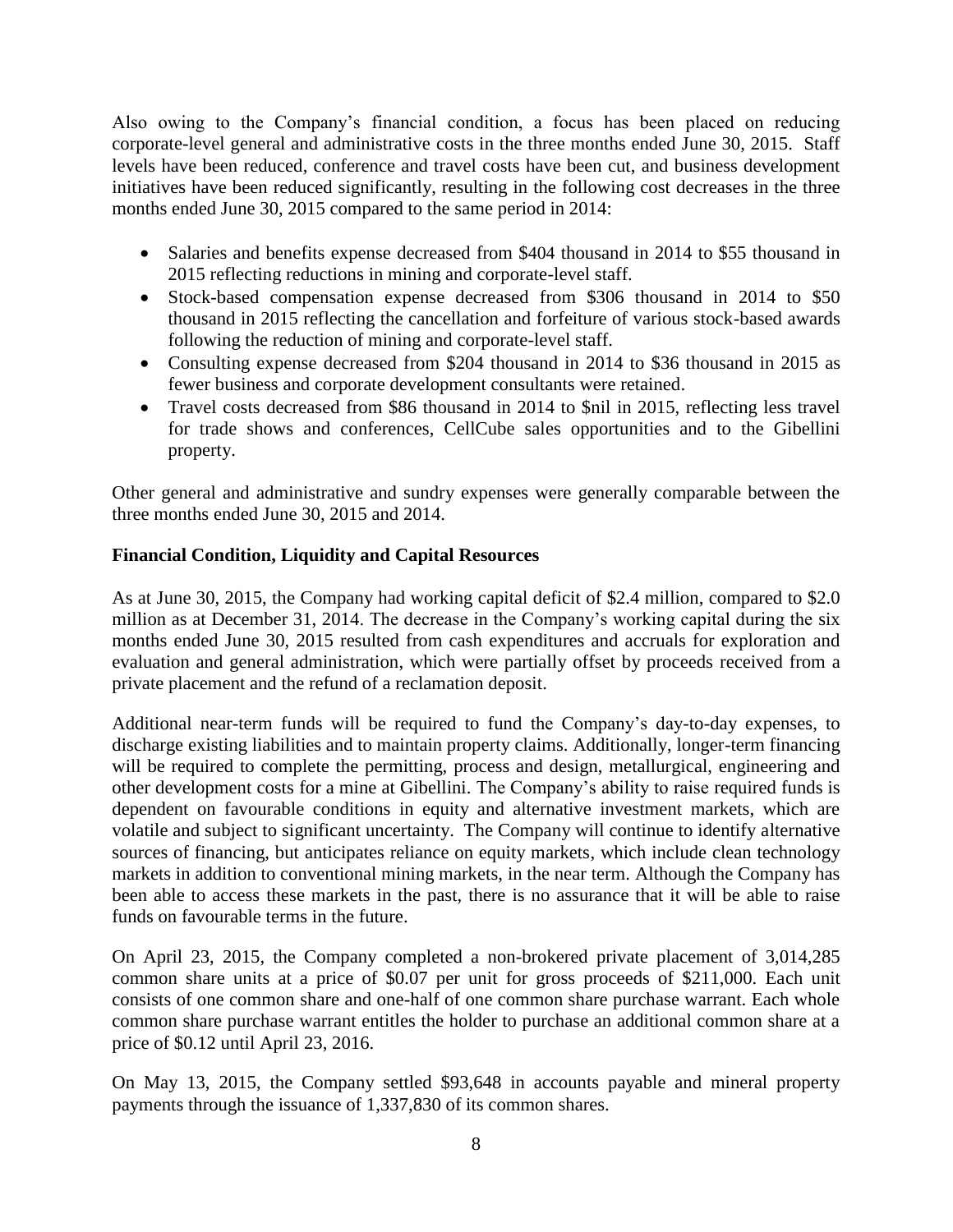#### **Summary of Quarterly Results**

| <b>For the Three Months</b><br><b>Ended</b> | <b>Exploration</b><br>and Evaluation <sup>1</sup> | <b>General</b><br>$Expenses^2$ | <b>Stock-based</b><br>Compensation <sup>2</sup> | <b>Interest</b><br>Income <sup>3</sup> | <b>Net</b><br>Comprehensive<br>$\text{Loss}^4$ | <b>Basic and</b><br><b>Diluted Loss</b><br>Per Share |
|---------------------------------------------|---------------------------------------------------|--------------------------------|-------------------------------------------------|----------------------------------------|------------------------------------------------|------------------------------------------------------|
|                                             |                                                   |                                |                                                 |                                        |                                                |                                                      |
| June 30, 2015                               | 70.109                                            | 154.920                        | 49.792                                          | (28)                                   | 265,270                                        | 0.00                                                 |
| March 31, 2015                              | 178,628                                           | 398.929                        | (89,203)                                        | (74)                                   | 534,160                                        | 0.01                                                 |
| December 31, 2014                           | 540.799                                           | 1,023,505                      | 150,718                                         | (316)                                  | 5,373,789                                      | 0.09                                                 |
| September 30, 2014                          | 679,919                                           | 846.158                        | 147,438                                         | (1,116)                                | 1,663,981                                      | 0.03                                                 |
| June 30, 2014                               | 582,539                                           | 884,682                        | 304,631                                         | (3,389)                                | 1,789,919                                      | 0.03                                                 |
| March 31, 2014                              | 834,864                                           | 727,611                        | 114,927                                         | (2,222)                                | 1,735,852                                      | 0.03                                                 |
| December 31, 2013                           | 2,028,016                                         | 1,123,070                      | 306,945                                         | (2,790)                                | 4,007,104                                      | 0.10                                                 |
| September 30, 2013                          | 382,295                                           | 541,676                        | 29,690                                          | (199)                                  | 1,332,815                                      | 0.04                                                 |

A summary of quarterly results for the Company's eight most recent quarters is as follows:

#### **Explanatory Notes:**

- 1. Exploration and evaluation expense for the periods presented are largely comprised of engineering, procurement and construction management, metallurgical and environmental permitting activities for Gibellini incurred to complete the Plan of Operations and to attend to the on-going permitting process. Costs fluctuate from period to period based on the availability of working capital to fund such work and deadlines for meeting various project and regulatory requirements. In late 2014 and early 2015, the Company has reduced property-related expenses as a result of not having sufficient funds available.
- 2. General expenses between the periods ended September 30, 2013 and December 31, 2014 reflect a build-up of staff, consulting and other activities to support the development of its CellCube sales strategy. In the quarters ended March 31, 2015 and June 30, 2015, this and other general corporate-level activity has been significantly reduced as a result of not having sufficient funds available.

Related to the increase in staff and consulting levels and additional directors of the Company since September 30, 2013, new stock options were granted, resulting in increases to stock-based compensation. Additionally, the Company has also granted certain employees and consultants shares in the Company, which have also contributed to the increased stock-based compensation expense in and subsequent to the quarter ended December 31, 2013. In the three months ended March 31, 2015, a number of share-based awards were cancelled on the termination of certain employment and consulting agreements, resulting in a net reversal of expenses previously recorded.

- 3. The Company earns interest income from funds on deposit but has no operating revenue. Interest income is dependent upon the amount of funds on deposit and interest rates paid.
- 4. Net comprehensive loss is typically a result of exploration and evaluation expenses, general expenses and stock-based compensation. However, in the three months ended December 31, 2014, the Company recorded a \$2.1 million impairment of mineral properties as well as \$1.4 million in impairments of equipment, deposits on equipment and advances towards future CellCube sales. During the three months ended September 30, 2013, the Company recorded a \$390 thousand write-down of water rights and in December 31, 2013, an additional expense was recorded for the \$569 thousand write-off of a deposit that had been paid to an EPCM contractor.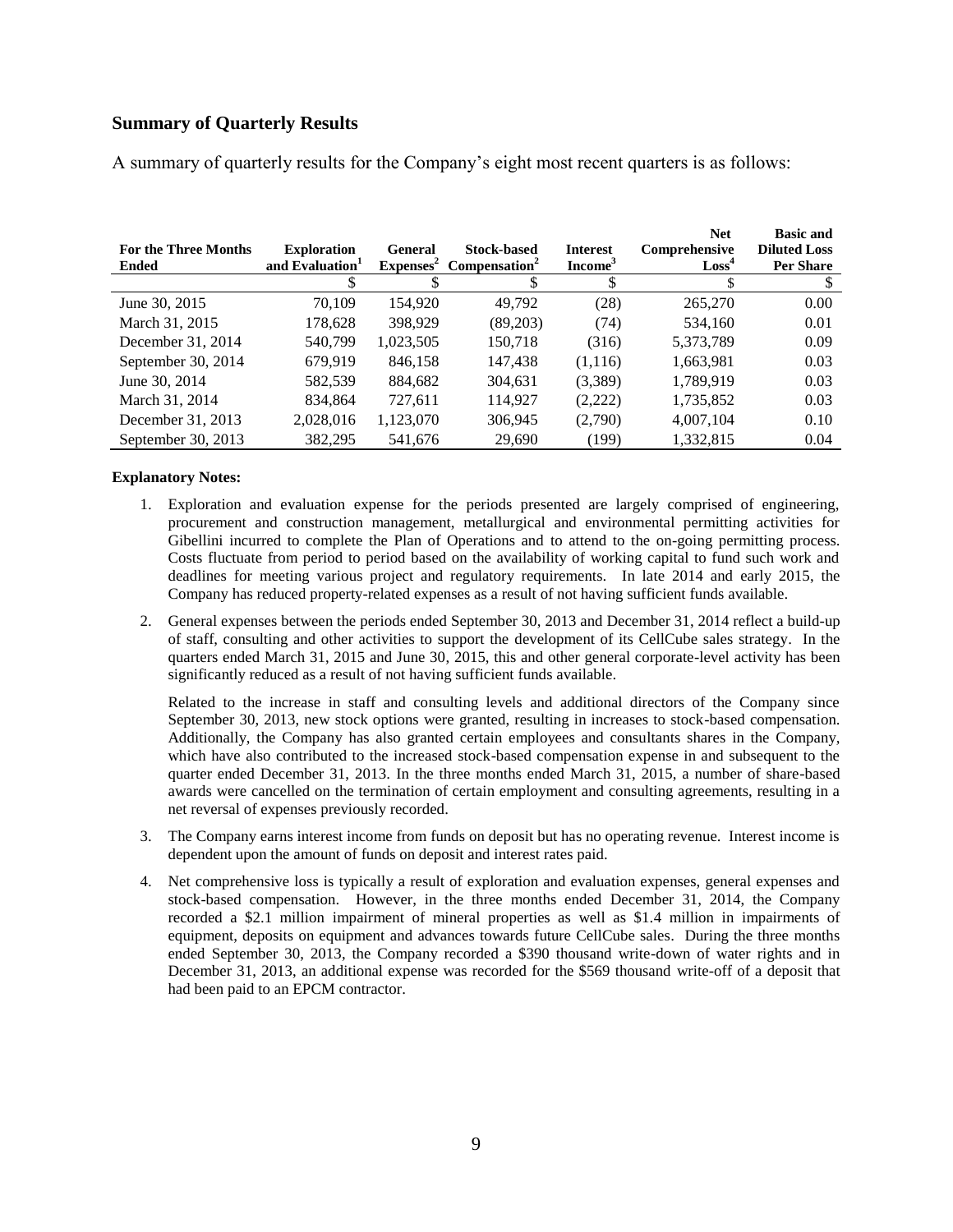#### **Transactions with Related Parties**

During the six months ended June 30, 2015, a \$39,000 (2014 - \$39,000) expense was recorded for office facilities, corporate and administrative services provided by Earlston Management Corp. ("Earlston"), a company with officers and directors in common with Company. As at June 30, 2015, \$54,474 is included in accounts payable and accrued liabilities (December 31, 2014 - \$22,276) for amounts owing to Earlston.

Included in prepaid expenses as at June 30, 2015 is \$10,000 (December 31, 2014 - \$10,000) advanced to Bill Radvak, the Chief Executive Officer of the Company for corporate expenses to be incurred on the Company's behalf. Included in accounts payable and accrued liabilities as at June 30, 2015 is \$4,792 (December 31, 2014 - \$8,193) owing to this officer for travel expense claims.

During the six months ended June 30, 2014, a \$60,000 expense was recorded for consulting services provided by Cansource International Enterprises Inc., a company jointly controlled by Ron MacDonald, a former director of the Company. No such amounts were incurred for the six months ended June 30, 2015.

#### **Financial Instruments and Risk Management**

As at June 30, 2015, the Company's financial instruments are comprised of cash, amounts receivable, reclamation deposits and accounts payable and accrued liabilities. With the exception of cash, all financial instruments held by the Company are measured at amortized cost. The fair values of these financial instruments approximate their carrying value due to their short-term maturities. Fair values of financial instruments are classified in a fair value hierarchy based on the inputs used to determine fair values. The levels of the fair value hierarchy are as follows:

- Level 1 Unadjusted quoted prices in active markets for identical assets or liabilities;
- Level  $2 -$  Inputs other than quoted prices that are observable for the asset or liability either directly or indirectly; and
- Level 3 Inputs that are not based on observable market data.

Financial instruments measured at fair value on the balance sheet are summarized in levels of fair value hierarchy as follows:

|      | Level | Level 2 | <b>Level 3</b> |
|------|-------|---------|----------------|
|      | ιП    | æ<br>мD | æ<br>٨D        |
| Cash | 6,568 |         |                |

The Company's financial instruments are exposed to certain financial risks, including currency risk, credit risk, liquidity risk and interest rate risk.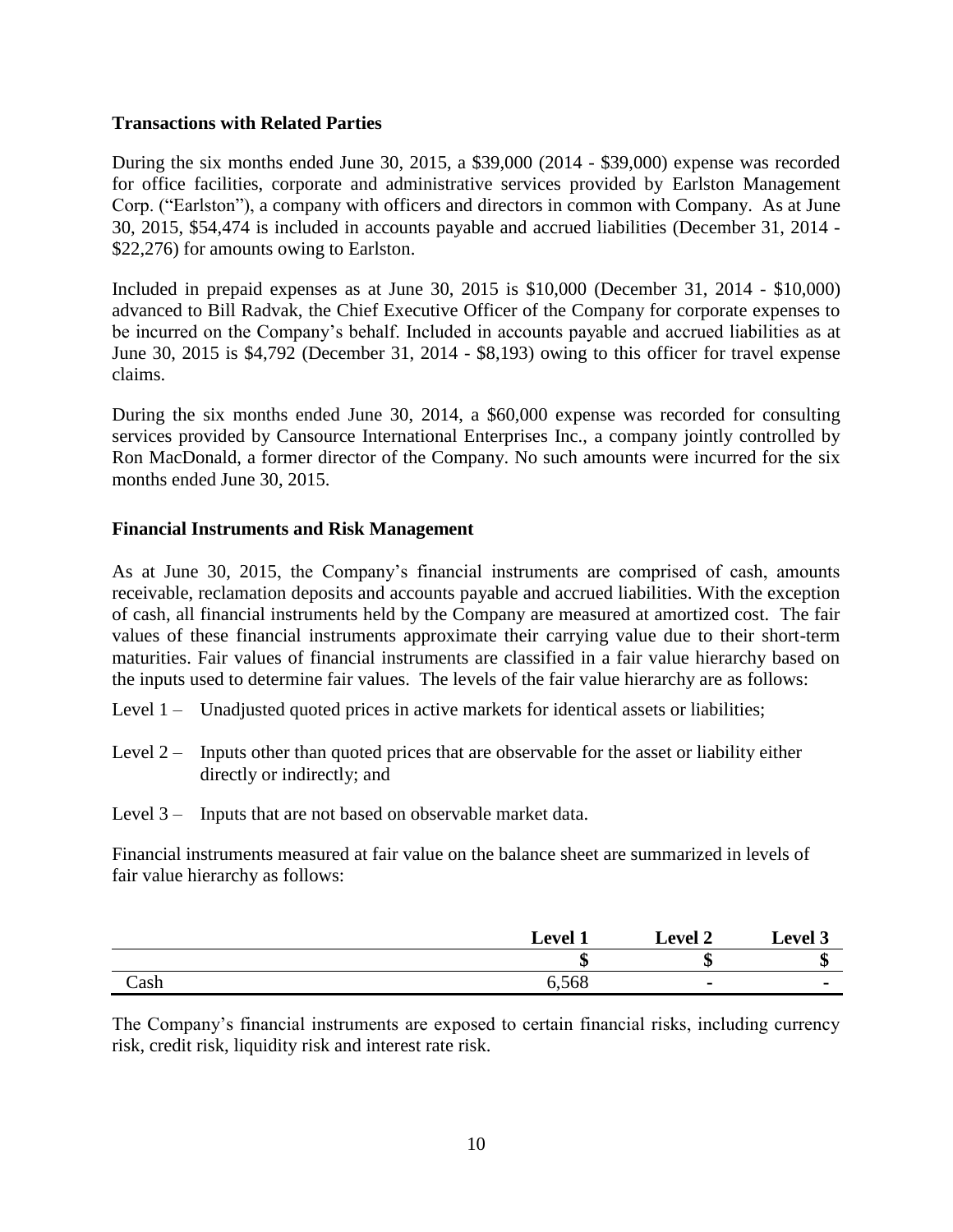#### *Currency risk*

A portion of the Company's expenses are incurred in United States dollars and financial instrument balances are held in this currency. A significant change in the currency exchange rates between the Canadian dollar relative to the United States dollar could have a negative effect on the Company's results of operations, financial position or cash flows.

As at June 30, 2015, the Company's net financial liabilities included accounts held in United States dollars totalling US\$1,113,981. A prolonged \$0.10 increase (decrease) in the value of the Canadian dollar compared with the United States dollar would result in a \$111,398 foreign exchange gain (loss) based on United States dollar denominated net financial liabilities as at June 30, 2015.

As at June 30, 2015, the Company's net financial liabilities included accounts held in European Euros totalling 493,286 Euros. A prolonged \$0.10 increase (decrease) in the value of the Canadian dollar compared with the Euro would result in a \$49,329 foreign exchange gain (loss) based on European euro denominated net financial liabilities as at June 30, 2015.

The Company has not hedged its exposure to currency fluctuations.

#### *Credit risk*

Credit risk is the risk of an unexpected loss if a customer or third party to a financial instrument fails to meet its contractual obligations. The Company's credit risk is primarily attributable to its cash. The Company limits exposure to credit risk by maintaining its cash with large financial institutions. The Company does not have cash that is invested in asset backed commercial paper.

## *Liquidity risk*

Liquidity risk is the risk that the Company will not be able to meet its financial obligations as they fall due. The Company has a working capital deficiency as at June 30, 2015 and additional financing is required for the Company to settle its existing obligations and fund future obligations. As such, the Company is exposed to liquidity risk.

#### *Interest rate risk*

Interest rate risk is the risk that the fair value or future cash flows of a financial instrument will fluctuate because of changes in market interest rates. As the Company's cash is currently held in short-term interest bearing accounts which pay relatively low rates of interest, the Company considers the interest rate risk to be limited.

#### **Off-Balance Sheet Arrangements**

The Company has no off-balance sheet arrangements.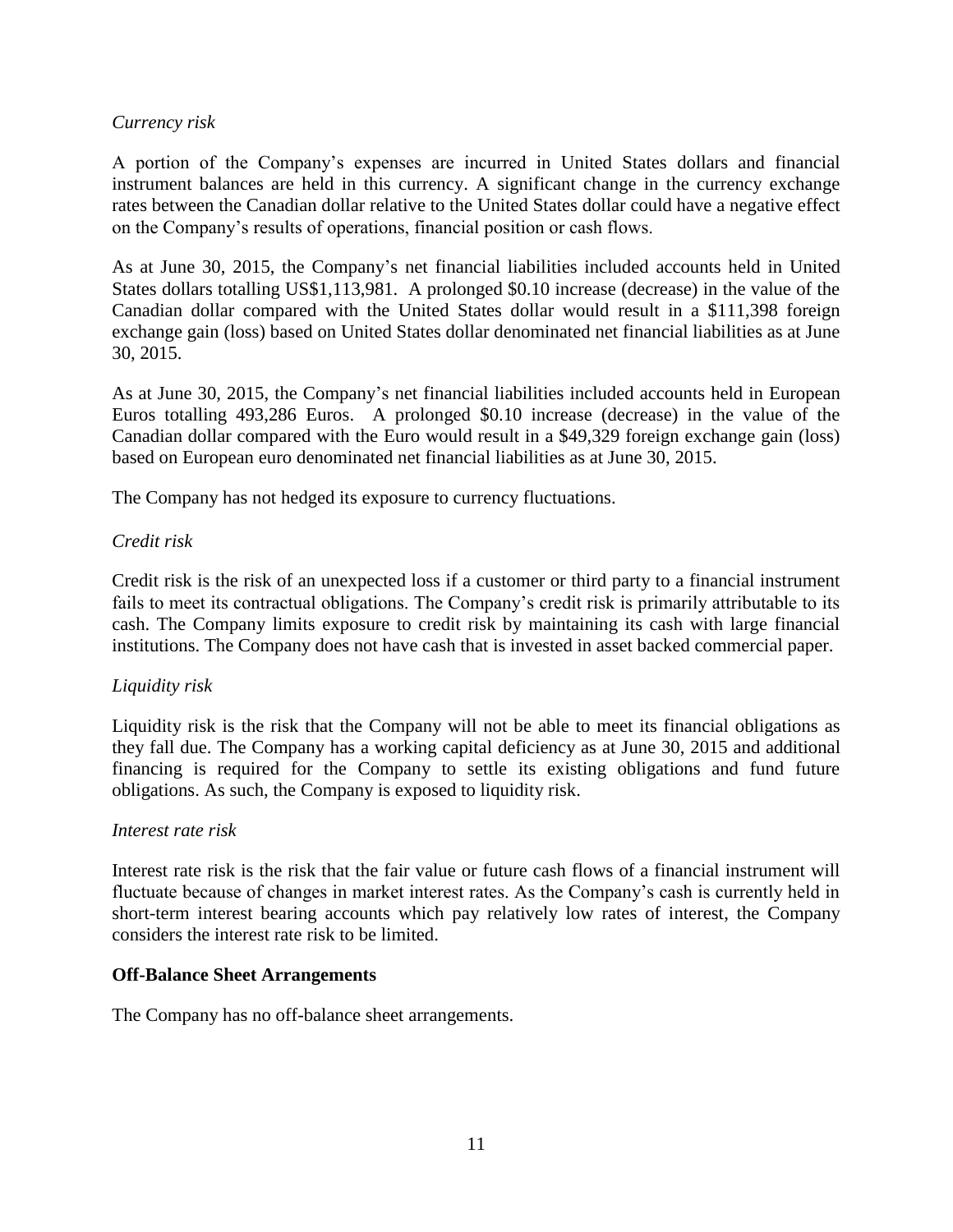#### **Outstanding Share Data**

The following securities are outstanding at August 25, 2015:

| Common shares issued and outstanding:                          | 68,246,113 |
|----------------------------------------------------------------|------------|
| Shares is suable on the exercise of outstanding stock options: | 4,907,500  |
| Shares is suable on the exercise of share purchase warrants:   | 15,522,618 |

#### **Critical Accounting Estimates and Judgments**

The preparation of financial statements in conformity with IFRS requires management to make estimates and judgments that affect the reported amounts of assets and liabilities at the date of the financial statements and the reported amounts of revenues and expenses during the reporting period. Actual results may differ from those estimates. Estimates are reviewed on an ongoing basis based on historical experience and other factors that are considered to be relevant under the circumstances. Revisions to estimates on the resulting effects of the carrying amounts of the Company's assets and liabilities are accounted for prospectively.

Those estimates and judgments considered most significant are as follows:

#### *i. Mineral properties*

The measurement, depletion and impairment of mineral properties are based on various judgments and estimates. These include the technical and commercial feasibility of these properties, which incorporates various assumptions for mineral reserves, future mineral prices, and operating and capital expenditures for the properties.

Differences between actual and anticipated reserves, mineral revenues and costs could result in future impairments being recognized.

#### *ii. Reclamation provision*

The Company records a reclamation provision for the discounted present value of expected future expenditures, if any, required to environmentally reclaim its mineral properties. The measurement of this provision, if one exists, is based on estimates for the amounts and timing of future cash flows. Differences between actual cash flows and those estimated could result in the reclamation provision being over or understated.

#### *iii. Taxation*

Tax provisions are recognized to the extent that it is probable that there will be a future outflow of funds to a taxation authority. Such provisions often require judgment on the treatment of certain taxation matters that may not have been reported to or assessed by the taxation authority at the date of these financial statements. Differences in judgment by the taxation authority could result in changes to actual taxes payable by the Company.

Deferred tax assets are recognized to the extent that it is probable that certain taxable losses or deferred expenditures will be utilized by the Company to reduce future taxes payable. The amount of deferred tax assets recognized, if any, is based on objective evidence that the Company will generate sufficient future taxable income to utilize these deferred assets, as well as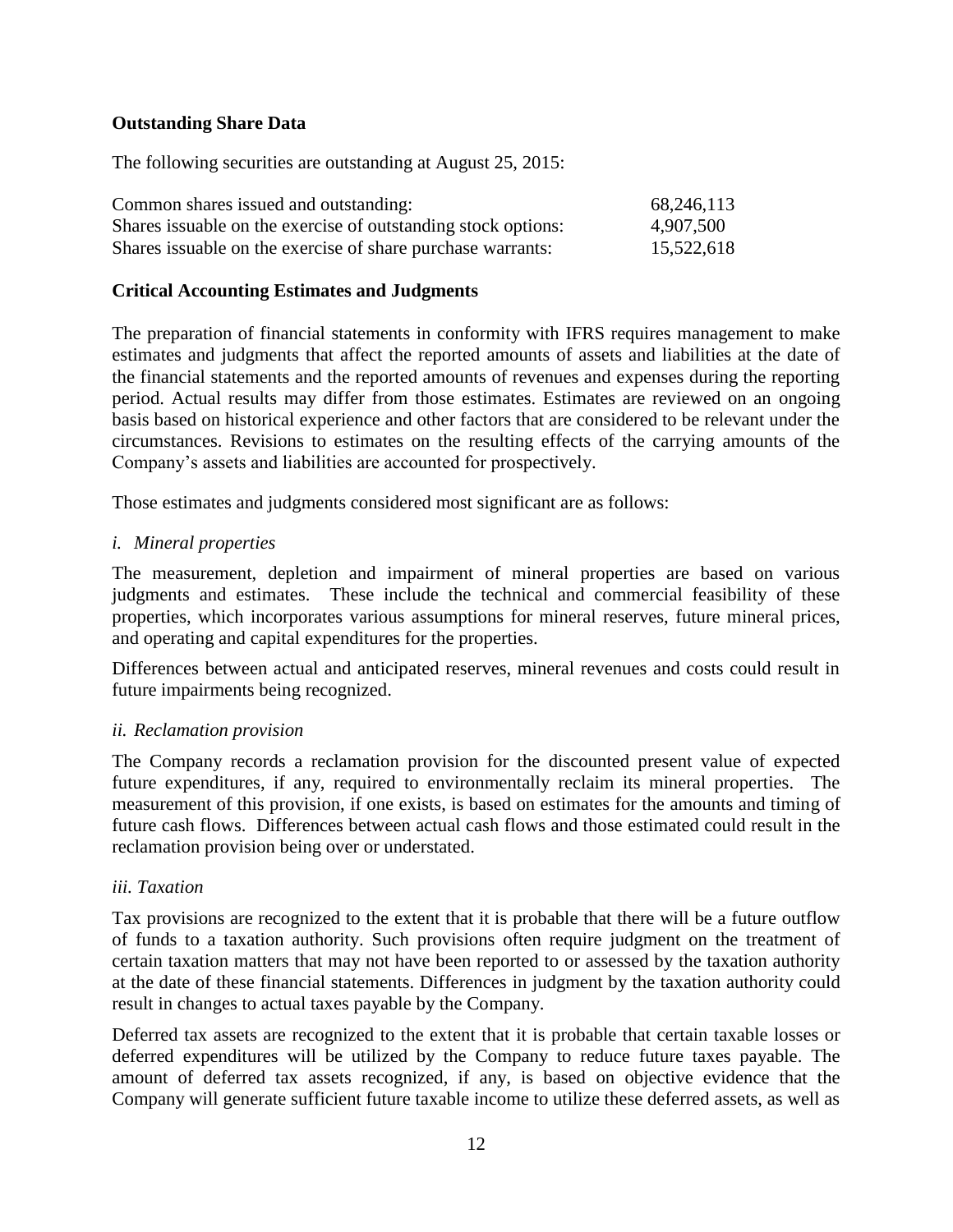the expected future tax rates that will apply to these assets. Changes to the Company's ability to generate sufficient taxable income or changes to enacted tax rates could result in the write-down of deferred tax assets, or the recognition of new deferred tax assets.

## *iv. Stock-based compensation*

The Company uses the Black-Scholes option pricing model to determine the fair value of stock options and share purchase warrants granted. This model requires management to estimate the volatility of the Company's future share price, expected lives of stock options and future dividend yields. Consequently, there is significant measurement uncertainty in the stock-based compensation expense reported.

## *v. Restricted share units and performance shares*

The determination of whether or not the achievement of performance milestones for restricted share units and performance shares is likely requires management to consider factors such as the likelihood of an employee or consultant remaining with the Company until requisite performance is achieved as well as external factors such as government regulations, financial market developments and industry trends which influence the milestones. Additionally, factors internal to the Company, such as the financial and strategic support for the achievement of the milestone must be considered. This determination is subject to significant judgment and changes to any of these factors or management's interpretation thereof, may result in expenses being recognized or previously recognized expense being reversed.

## **Initial Adoption of New IFRS and Future Changes in Accounting Policies**

## *Adoption of New IFRS*

The Company has applied the following new IFRS amendment starting January 1, 2015:

i. IFRS 3, Business Combinations

IFRS 3 was amended to provide clarification related to (i) contingent consideration in a business combination and (ii) scope exception for joint arrangements.

ii. IFRS 8, Operating Segments

IFRS 8 was amended to require (i) disclosure of judgments made by management in aggregating segments, and (ii) a reconciliation of segment assets to the entity's assets when segment assets are reported.

iii. IAS 16, Property, Plant and Equipment and IAS 38, Intangible Assets

IAS 16 was amended to classify how gross carrying amount and accumulated depreciation are treated where an entity uses the revaluation model.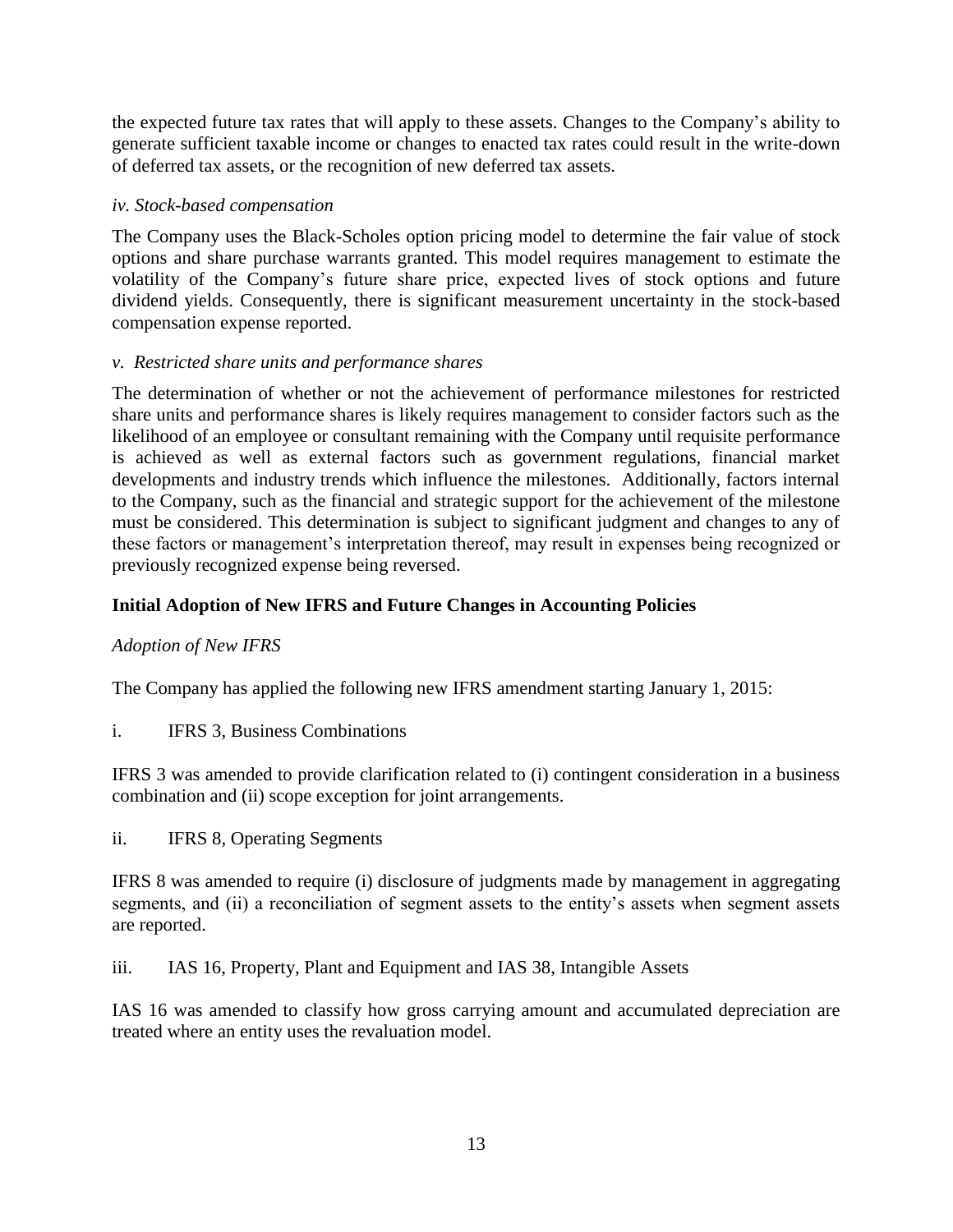#### iv. IAS 24, Related Party Transactions

IAS 24 was amended to (i) revise definition of "related party" to include an entity that provides key management personnel services to the reporting entity or its parent, and (ii) clarify related disclosure requirements.

The adoption of these standards did not result in changes to amounts or note disclosures previously reported by the Company.

#### *Future Changes in Accounting Policies*

The following are new and revised accounting pronouncements that have been issued, but are not yet effective for the year beginning January 1, 2015:

#### i. IFRS 9, Financial Instruments

The IASB intends to replace IAS 39 – "*Financial Instruments: Recognition and Measurement*" in its entirety with IFRS 9 in three main phases. IFRS 9 will be the new standard for the financial reporting of financial instruments that is principles-based and less complex than IAS 39. IFRS 9 requires that all financial assets be classified and subsequently measured at amortized cost or at fair value based on the Company's business model for managing financial assets and the contractual cash flow characteristics of the financial assets. Financial liabilities are classified and subsequently measured at amortized cost except for financial liabilities classified as at fair value through profit or loss, financial guarantees and certain other exceptions. IFRS 9 can currently be adopted voluntarily, but is mandatory for years beginning on or after January 1, 2018.

ii. IFRS 5, Non-current Assets Held for Sale and Discontinued Operations

IFRS 5 has been amended to adds specific guidance in IFRS 5 for cases in which an entity reclassifies an asset from held for sale to held for distribution or vice versa and cases in which held-for-distribution accounting is discontinued. These amendments are effective for annual periods beginning January 1, 2016.

iii. IFRS 15, Revenue from Contracts with Customers

In May 2014, the IASB issued IFRS 15 – Revenue from Contracts with Customers ("IFRS 15") which supersedes IAS 11 – Construction Contracts, IAS 18 – Revenue, IFRIC 13 – Customer Loyalty Programmes, IFRIC 15 – Agreements for the Construction of Real Estate, IFRIC 18 – Transfers of Assets from Customers, and SIC 31 – Revenue – Barter Transactions Involving Advertising Services. IFRS 15 establishes a single five-step model framework for determining the nature, amount, timing and uncertainty of revenue and cash flows arising from a contract with a customer. The standard is effective for annual periods beginning on or after January 1, 2017, with early adoption permitted.

Management has determined that the application of these pronouncements is not expected to have a significant impact on the Company's financial statements.